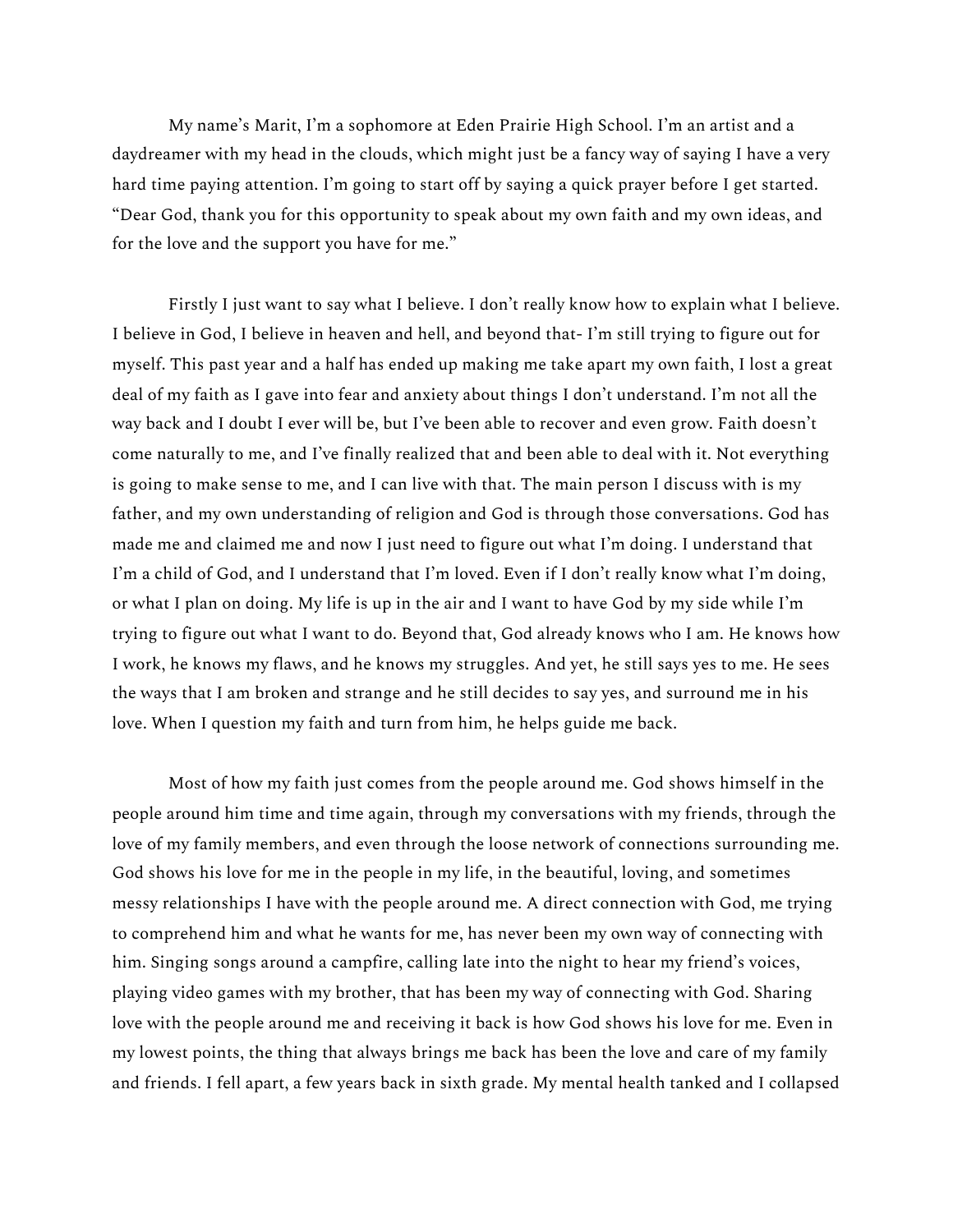in on myself in self loathing. Even when I was convinced I was unlovable, my friends stayed by me and helped me heal. Their love taught me to love myself again, and I still consider myself indebted to them. For the love, for the support, and for the compassion. I have been saved time and time again by love, love that should have been conditional but absolutely wasn't. God's light in my darkest moments was going out on my friend's trampoline and pretending to be a dinosaur for a few hours. When stress threatens to drive me insane, God's light is a picnic and a hike with the greatest person I know. The love of god is a huge part of my life, even if it doesn't look divine or magnificent.

I want to share that light and learn to understand it better. The mission trips have touched me so much over my years, and I have never forgotten the power they had. I don't think the little girl who painted my face grey green a few years ago probably didn't realize she had touched my life, but she very much had. Sharing love and light, be it through art, through service, or through kindness. I don't have any great plans before me in fulfilling my confirmation promises, and I'm looking for ways to keep spirituality in my life once I inevitably end up out of my parent's hands. I'm hoping to find ways to stay a member of the church and stay close with my friends. Above all else, I want to guide others. I am not a strong person, I am not organized, nor strong willed, nor especially charming, but I have my own kindness and compassion. This is why I picked to be a student leader. Because of the incredible impact my confirmation group has had on me. I want to pass on that joy and happiness onto the new children, in the exact same place I was only a few years ago. I want to guide them, and give them the same, powerful experience I had.

With that, my Bible verse is Jeremiah, 29:11. "For I know the plans I have for you, declares the Lord, plans to prosper you and not to harm you, plans to give you hope and a future." I chose this one because I keep forgetting about it, forgetting that God has a plan for me. Fear about my future and what I'm going to do are getting worse and worse as I get closer and closer to graduating and… I need to remember that I have a purpose. Even if I don't know what it is yet. I'm in good hands, and he won't lead me astray. I tried to reflect this in my expression of faith as well, combining the idea of the community and campfires as well as the path. I tried to show the idea of being guided and having a plan with the path in the darkness, with a somewhat hard to see dove as a guide. The path is coming from the smoke of the campfire, which has been something of a symbol for my own faith journey. Onamia and the